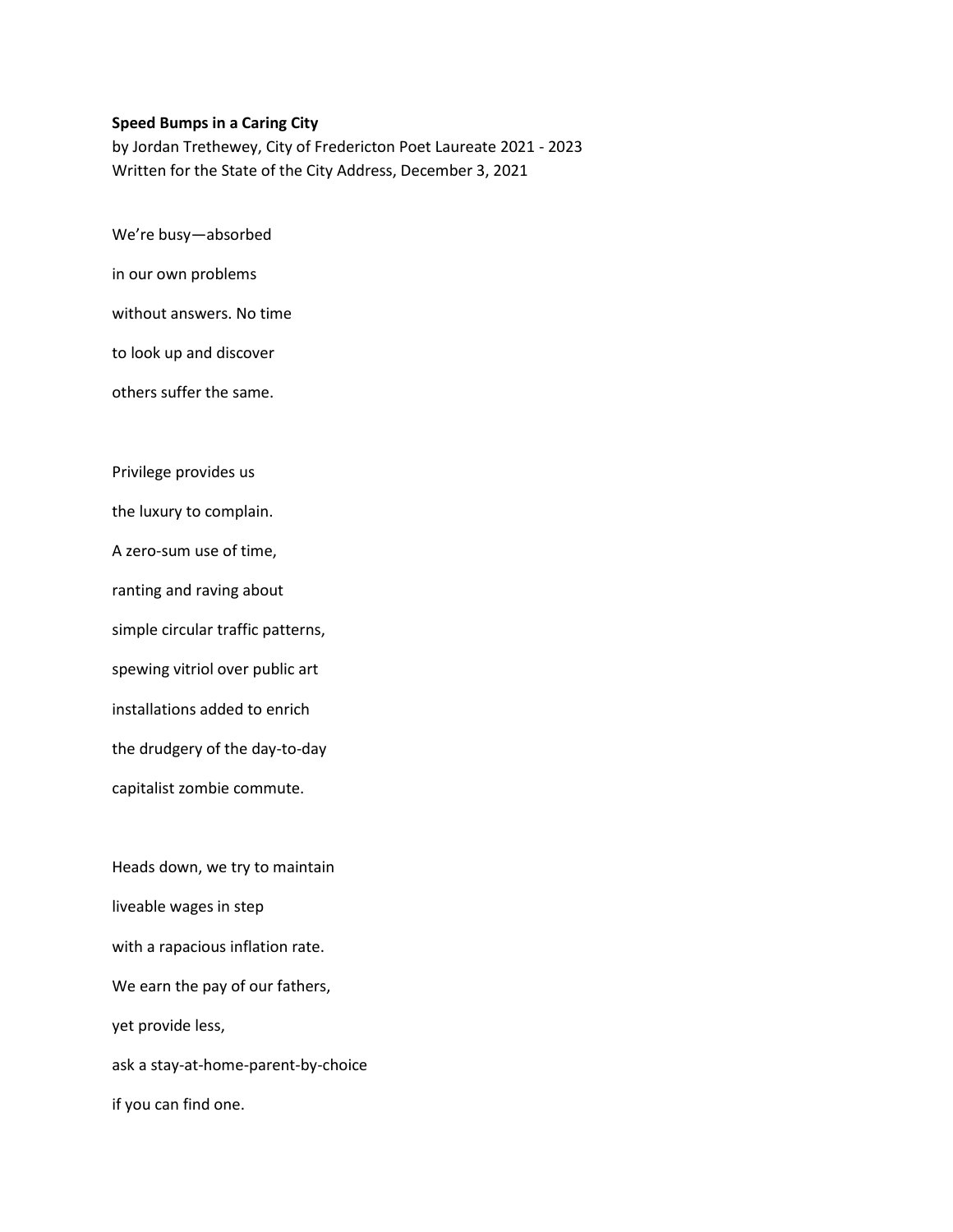Heads down, we dismiss well-rounded education as superfluous, believe learning is no more than readin', writin', and 'rithmatic. Passively, we permit and defend future-leader sons and daughters to parade in poverty clothes of other cultures for school photo posterity, the rich cultural tapestry ripping apart at patchwork seams.

Heads down, we invite refugees to begin again, to diversify our city and economy, yet offer them decrepit shelter no better than camps fled at supply-and-demand prices greater than subsidies given, cries for help in different tongues fall on deaf resettlement ears, leave them looking further west.

Wrapped in our choice to ignore social responsibility,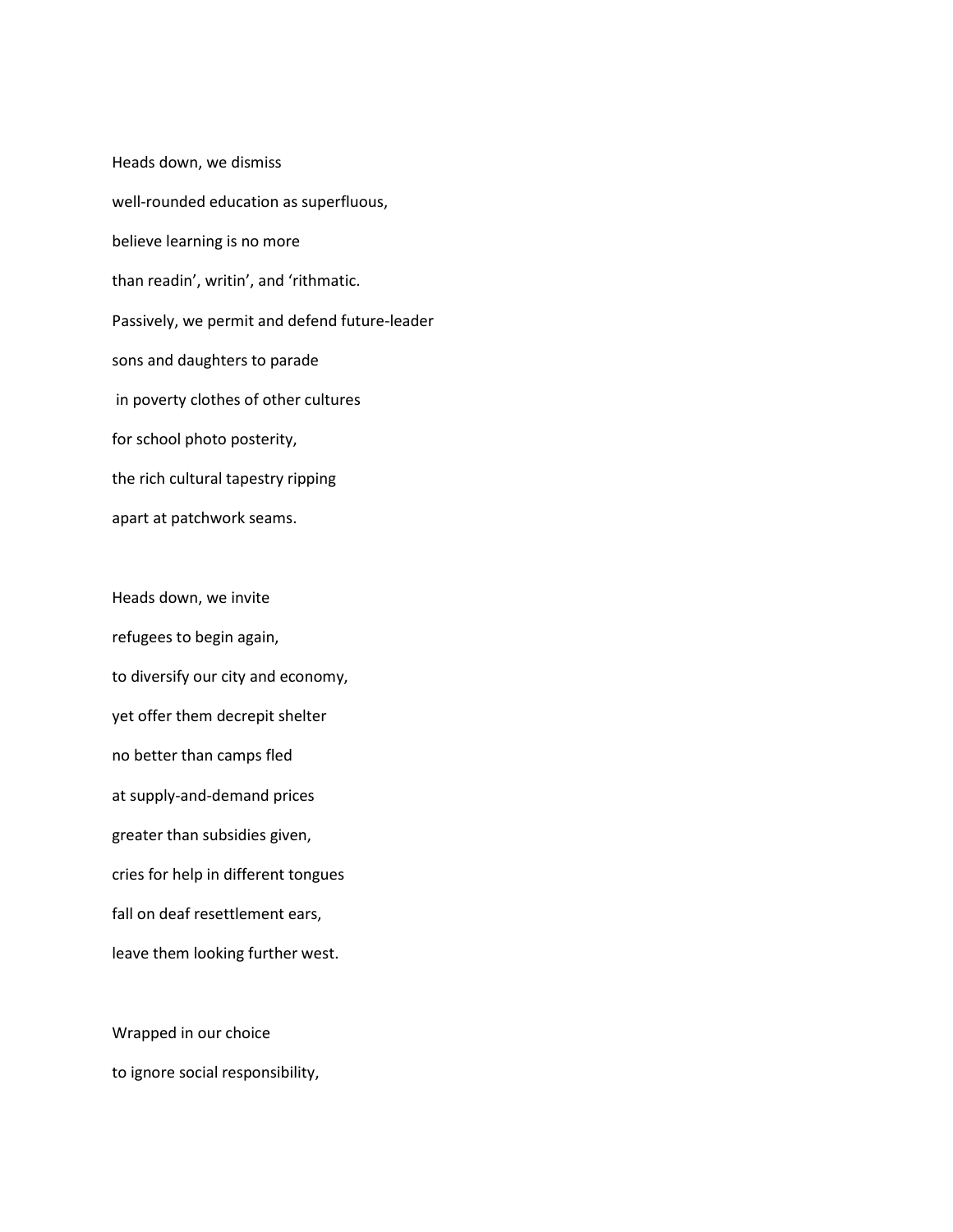we flout government and medical requests to come together, prevent unnecessary harm to all. They infringe on the fashionable decision to be coddled with misinformation. The every-man-for-himself mantra is sexy while you're on top, but captains of corporations whistle a different tune when tides turn and they swim in panic toward the social safety net.

Without fear of awkward moments of misunderstanding, we'd discover pain diminishes, power multiplies in numbers among the collective concerned. It is possible to reach out, burst secular bubbles to care when neighbours are forced to choose between a roof and food.

We can't just be in this together when convenient. It will feel weird